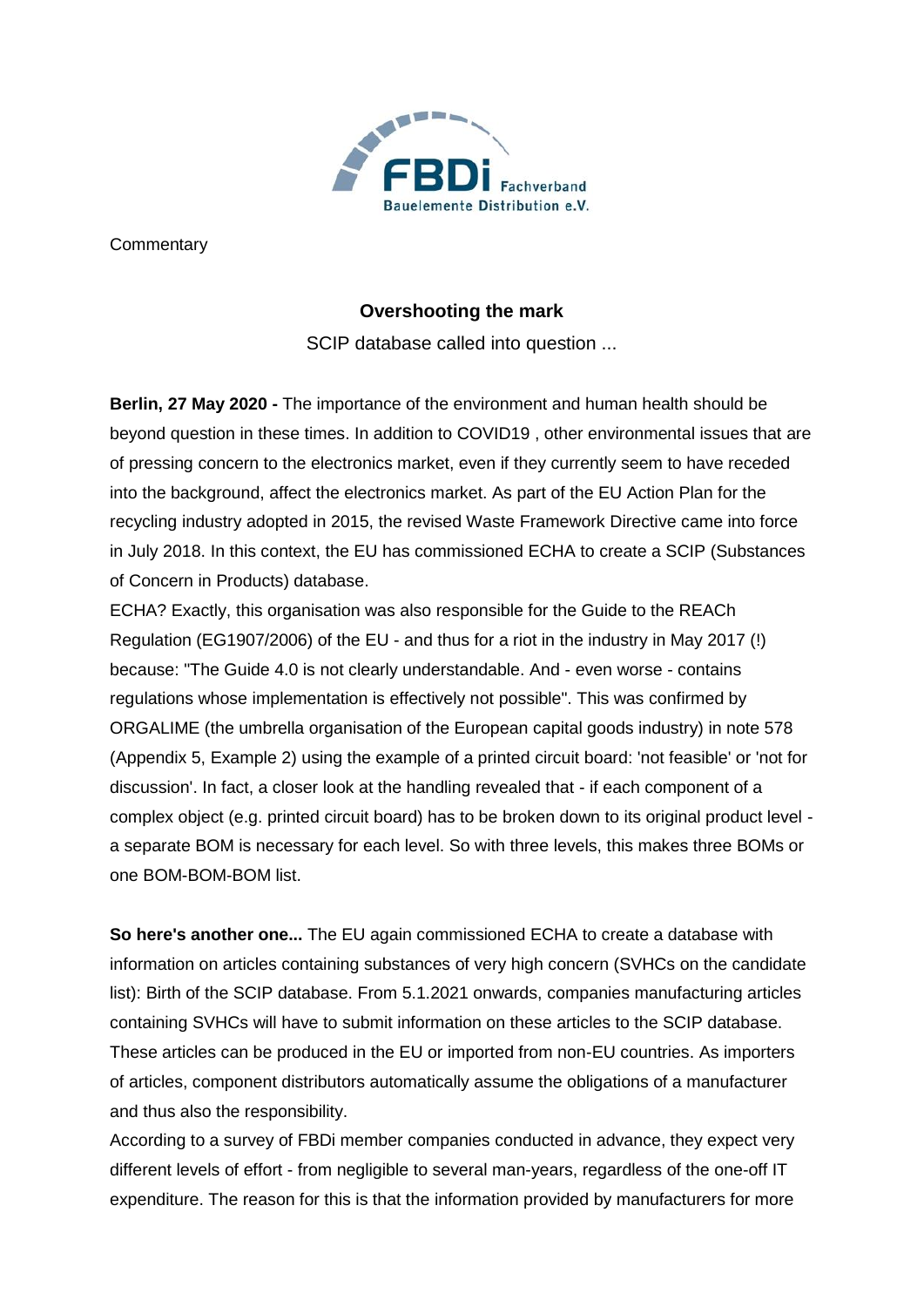complex assemblies does not reach down to the component level and therefore SVHCs are not correctly indicated. Especially distributors with a higher share of more complex modules in their product portfolio expect a significantly higher workload than estimated by the EU when it decided on the SCIP database.

**Déjà vu...** Again, it's all about ambiguity and disproportionate effort. This is because the SCIP database requires information that effectively goes beyond what is required by legislation. Also missing is the possibility to link to or copy already registered components and to consider the specification of all variants of an end product as a separate product. The distributors ask themselves: Have the responsible persons of ECHA ever thought about the additional effort and the increasing data volume? Is that necessary?

It is clear that FBDi association supports the EU efforts to protect the internal market from SVHCs. Also, the disposal of not only critical chemical substances is to be made ecological within the framework of the Waste Framework Directive.

Nevertheless, clear doubts remain about the SCIP database - and more: we do not consider its implementation to be feasible, but see its introduction as both critical and questionable. Other associations such as Bitcom, VDMA and ZWEI also rate it as critical and exaggerated. It would be desirable that the current COVID19 pandemic postpones the SCIP project. And it would also be desirable for those responsible to take a closer look at the structure of the database during this period - and to improve it. After all, there is no shame in making improvements and optimising in good time, before immature projects go public.

Author: Andreas Falke, Managing Director, FBDi association

# # #

## **About FBDI e. V. (www.fbdi.de):**

The FBDi e.V. – Fachverband der Bauelemente Distribution e.V. (Professional Association of Component Distribution), founded in 2003, is well-established in the German association community and represents a large portion of distributors of electronic components with operations in Germany. In addition to the preparation and advancement of numerical data and statistics concerning the German distribution market for electronic components, work group engagement and reporting on important industry themes (amongst others, education, liability and rights, traceability, and environmental themes) form essential pillars of the association's work. The FBDi is a member of the International Distribution of Electronics Association (IDEA).

## **Member companies (as per January 2020):**

**Regular members:** Acal BFi Germany; Arrow Europe; Avnet EMG EMEA; Beck Elektronische Bauelemente; Blume Elektronik Distribution; Bürklin Elektronik; CODICO; Conrad Electronic; Distrelec; Ecomal Europe; Endrich Bauelemente; EVE; Future Electronics Deutschland; Glyn; Gudeco Elektronik; Haug Components Holding; Hy-Line Holding; JIT electronic; Kruse Electronic Components; MB Electronic; MEDI Kabel; Memphis Electronic; Menges Electronic; MEV Elektronik Service; mewa electronic;